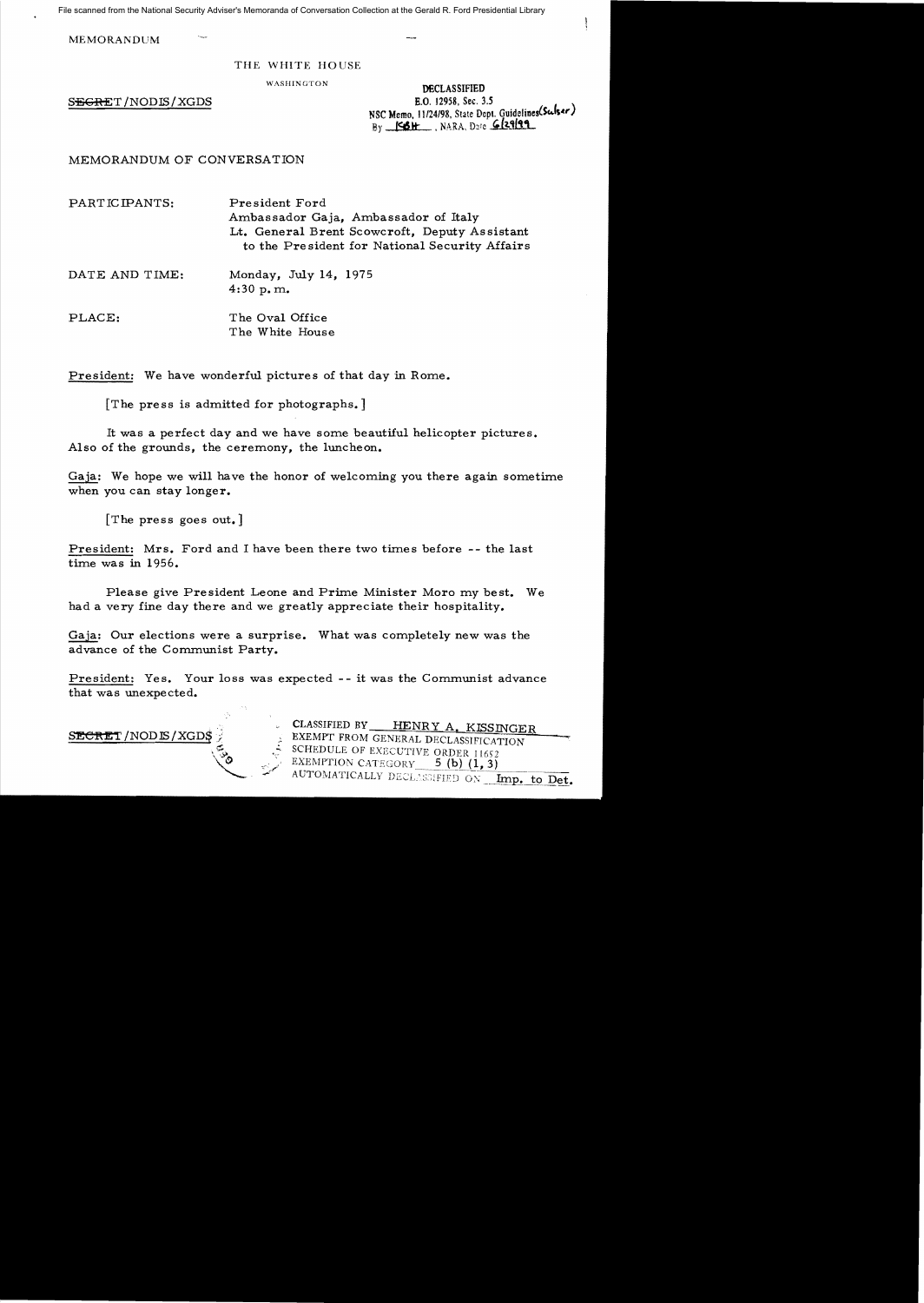## $SEGRET/NODIS/XGDS$  2.

Gaja: Yes. We lost only  $2-3\%$ . But all the other losses went to the Communists, especially from the Socialist Democrats and the Liberals. They got some from the extreme left also. This is the first time the 18-year-olds could vote and that may have made the difference.

President: We wish you the best. The last thing we want is Communist influence in your government.

It is not comparable, but we are very worried by the situation in Portugal. Soares and the PPD are now out and the situation is now very troublesome.

Gaja: Our loyalties both to NATO and to the European Community are beyond doubt. For the time being there is no danger of Communists in the government. There will be local governments controlled by the Communists and that will also be troublesome. With the Socialists we can still have a majority so there is no need for the Communists. The Socialists' position is delicate but we will have a majority with them.

President: When is the next election?

Gaja: Two years, and we won't want one earlier.

President: You have done very well with your economy.

Gaja: Yes, we have. The price of oil has made it very difficult, but we hope 1976 will be a good year.

President: Things are bottoming out for us. We see things going steadily upward in 1976, if we can avoid recreating the situation which brought about the current situation. One problem is OPEC, but we hope there will be no big price increase, and I hope the IEA can work toward reducing its dependence on OPEC.



SE<del>CRE</del>T/NODIS/XGDS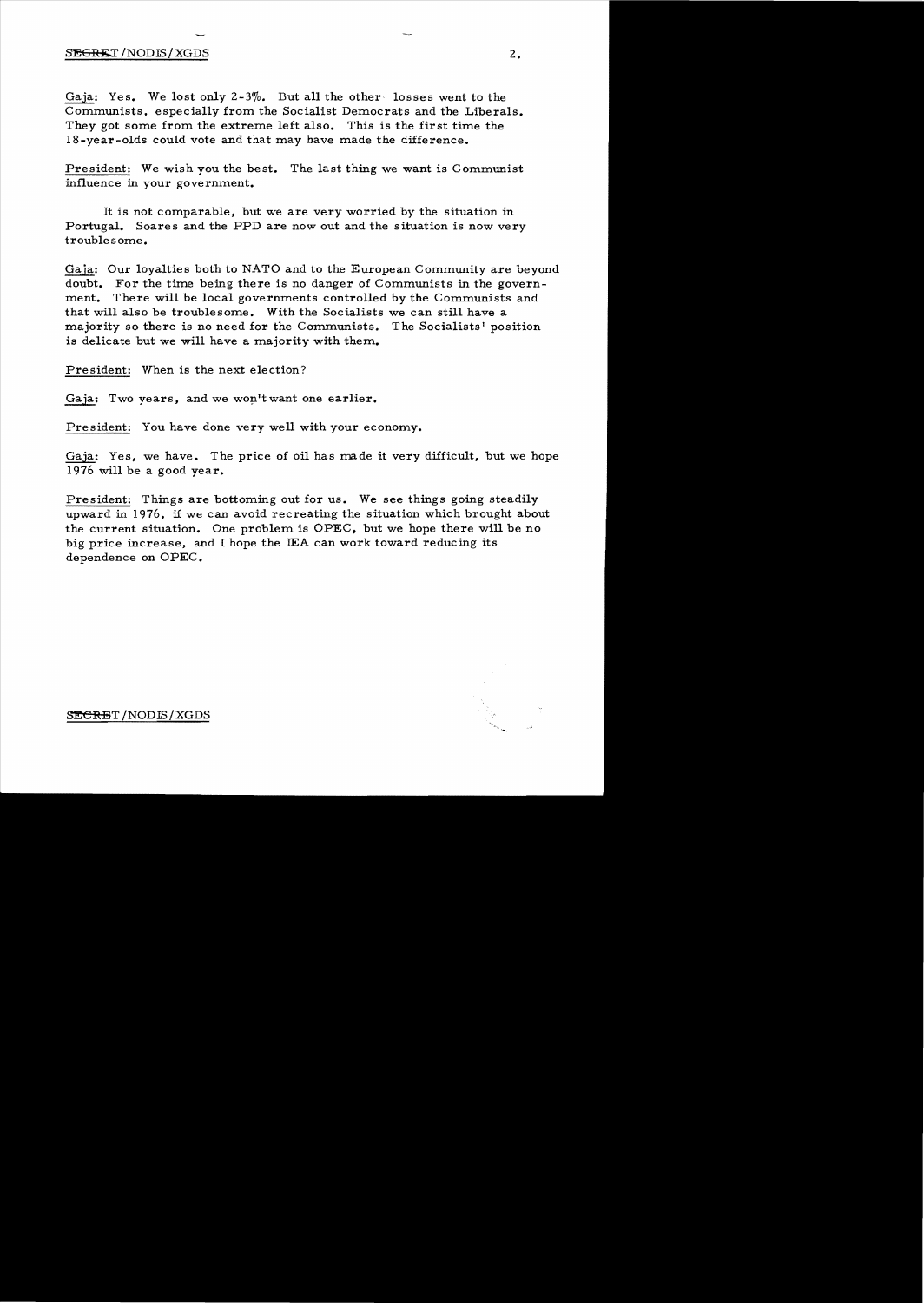V P/ Arnd Gaya (Staly) P case hour commandant partonne of that day in Rome  $\n *( Area*  $\overline{L}_{\Omega}$  )$ It vos a pape A day os me pour son è bastopol G We hope munt have been future Justin ajour southund whenigourcan  $\oint$  ( we and ) P Uns Erdo Ibrare bom Thise 2 très bapons.  $l$ nst in  $156$ . Phone gin Par Lunne & PM Une my book, les had a complain day though me gunthy Oppine this haptakity. Ou electron vise a popios Whit was completely return was - a time for crust party. M Jes. Your hos cross expedit - it was c until abraire GYS, We lost up 2-3 %, But all cotture lasse count to a trusts, esp from Soa Dens x a listade. Get some from xtuns lift des, This 1st Line 18 je alsbemuld sot + tast may home made Pasimit que lest hast this we cent es enot employer in juin quot. Wit engant let we my unried by set in Portugal. Soonst 4PD are ver out Det i det is morning trunbleme. GOm fogallees both to National to the CC **E.O. 12068, SEC. 3.5** NSC MEMO, 1179409, STATE DEPT. GUIDELINES (Su)Sm) **BY KbH** NARA DATE 6/29/99